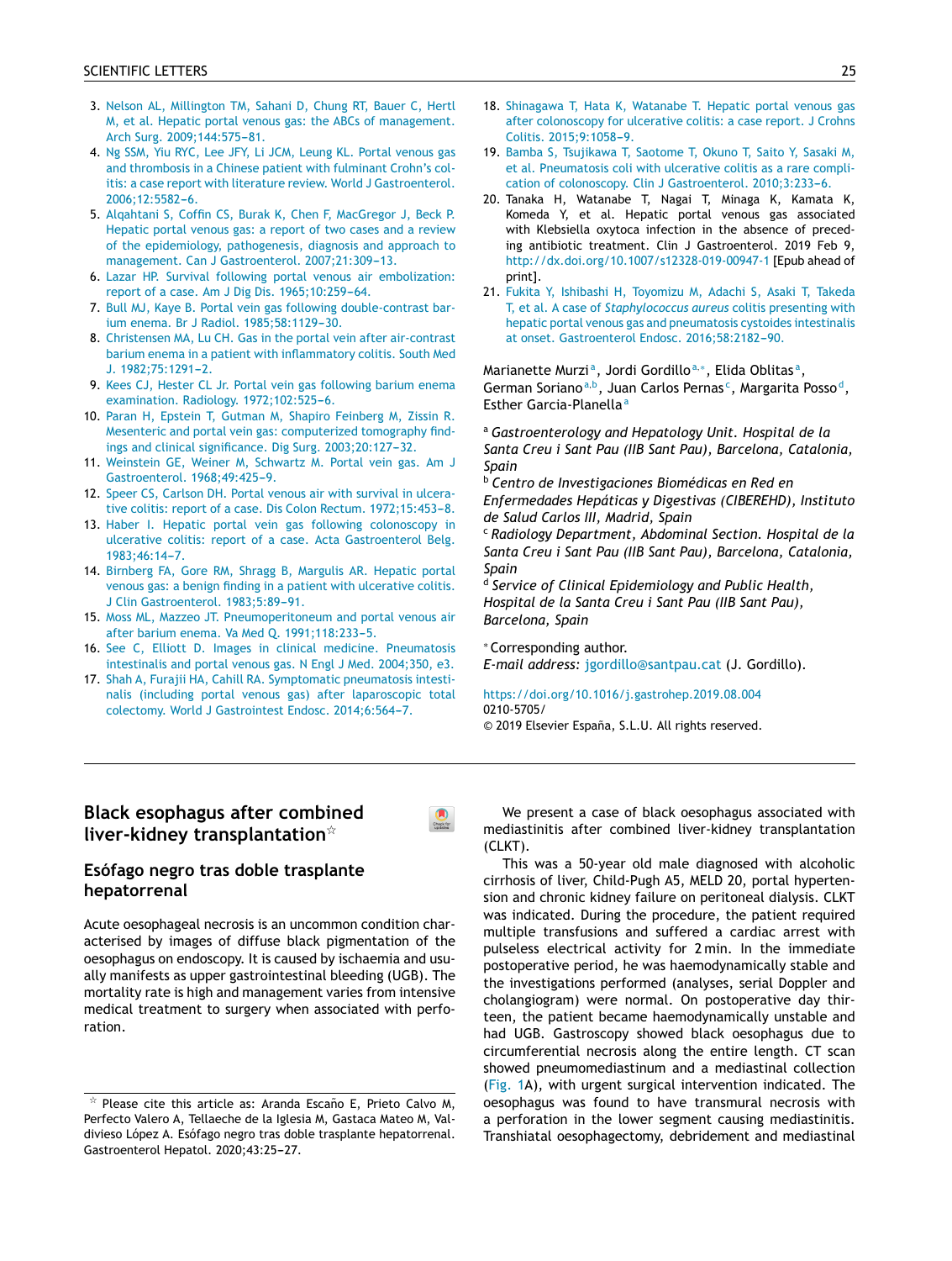<span id="page-1-0"></span>

**Fig. 1** (A) CT: pneumomediastinum and mediastinal collection. (B) Surgical specimen, black oesophagus.

lavage, cervical oesophagostomy and Witzel gastrostomy were performed. The pathology report revealed complete necrosis of the oesophageal mucosa secondary to acute necrotising oesophagitis (Fig. 1B). The patient made slow but satisfactory progress. One month after the transplant, he had a post-anastomotic thrombosis of the hepatic artery, but there were no clinical-analytical repercussions and it was managed conservatively. He was discharged home tolerating the gastrostomy tube well 72 days post-transplant. Just over three months after the transplant, the patient developed ischaemic cholangiopathy with the need for internal-external biliary drainage as bridging therapy for a re-transplant. At 14 months, due to the stability of his nutritional status and liver function, transit reconstruction was indicated prior to liver re-transplantation, with the aim of not hindering the mobilisation of the plasty afterwards. Retrosternal gastroplasty was performed with manual endto-end oesophagogastric anastomosis and placement of a jejunal feeding tube. On day eight, he was found to have necrosis of the gastroplasty with cervical anastomotic dehiscence. He required re-intervention with resection of the plasty and new cervical oesophagostomy. The patient died as a result of multiorgan failure secondary to sepsis.

Black oesophagus is highly unusual, occurs predominantly in males (4:1) and has an estimated prevalence of  $0.008-0.2\%$ .<sup>[1,2](#page-2-0)</sup> The main risk factors are diabetes, cancer, high blood pressure, chronic lung disease, alcoholism, coronary heart disease, cirrhosis, kidney failure, postoperative, immunosuppression and malnutrition. Triggers include hypoperfusion, gastroesophageal reflux and infections. All this leads to insufficient function of the protective barriers of the mucosa and tissue ischaemia with the resulting macroscopic black oesophagus appearance.<sup>1-4</sup> The main complication is oesophageal perforation and mediastinitis, with a mortality rate of around  $40\%$ .<sup>[2](#page-2-0)</sup>

It usually manifests as UGB, with endoscopy findings of diffuse circumferential involvement, with friable and blackened mucosa. It characteristically affects the distal segment of the oesophagus, with abrupt cessation at the gastroesophageal mucosal junction. $1,2,5$  The differential diagnosis must be established with other disorders which can cause similar endoscopic images (such as melanoma, acanthosis nigricans, pseudomelanosis, pseudomembranous oesophagi-tis and the ingestion of corrosives).<sup>[5](#page-2-0)</sup>

This case involved at least seven of the known risk factors: hypoperfusion, cirrhosis, post-operative, kidney fail-ure, hypertension, immunosuppression and malnutrition.<sup>[4](#page-2-0)</sup> No concomitant infection was diagnosed. We would suggest that the hypoperfusion which occurred during surgery was the main determinant, $3$  [w](#page-2-0)ith multiple transfusions and then cardiac arrest, causing tissue ischaemia, in a patient with little physiological reserve.

Initial treatment consists of aggressive resuscitation, the use of proton pump inhibitors and the correction of trigger factors. In the event of complications, such as perforation or mediastinitis,  $1-3,5$  emergency surgery may be necessary.

To our knowledge, this is the first reported case of black oesophagus in a CLKT recipient with successful treatment. Despite the perforation and mediastinitis in a patient who was immunocompromised because of the CLKT, the cause of death was the complications deriving from the transit reconstruction 14 months after the combined transplant.

#### **Funding**

No funding was received.

## **Conflict of interest**

The authors have no conflicts of interest to declare.